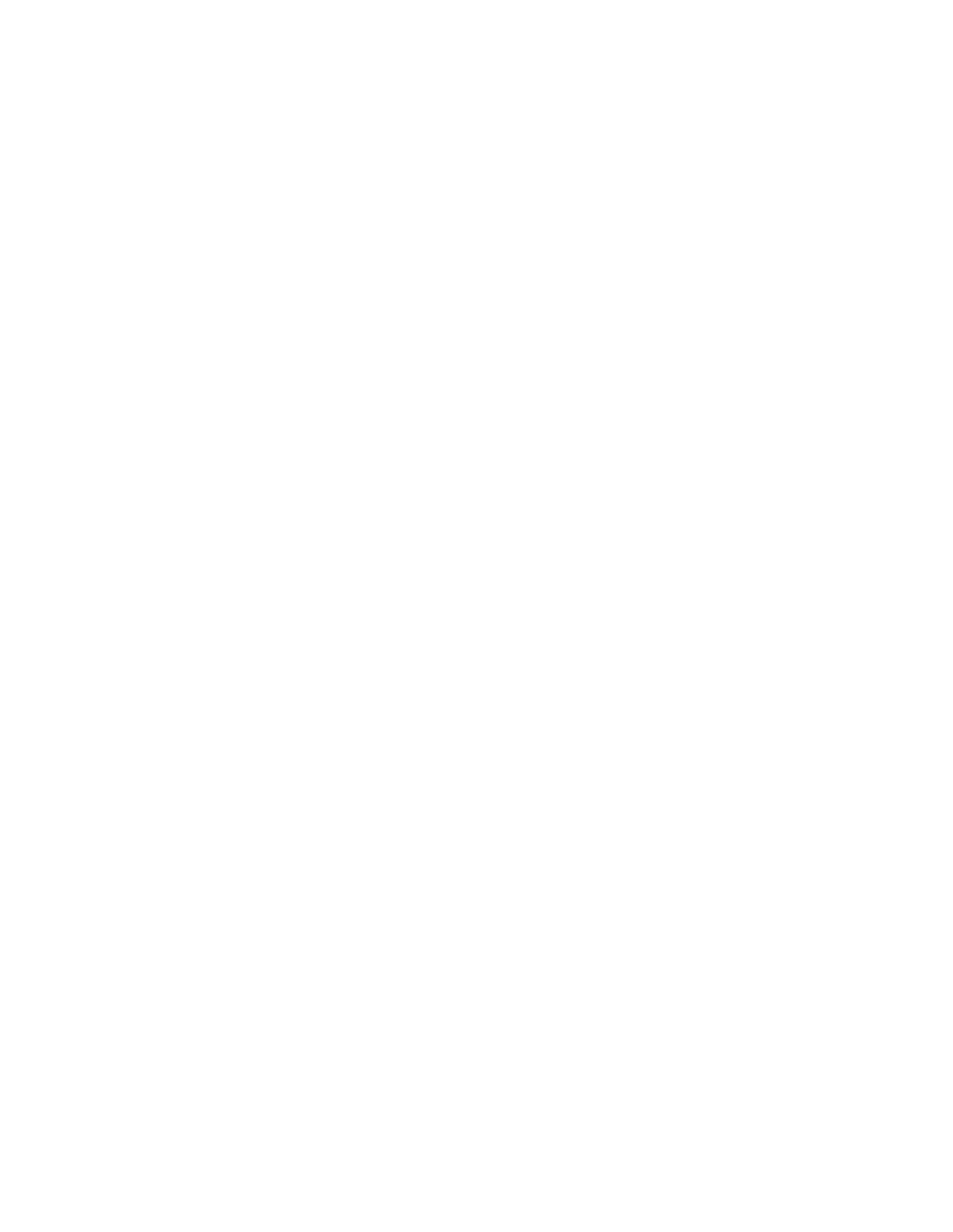# Contents

| I.   |
|------|
|      |
|      |
|      |
|      |
| П.   |
|      |
| III. |
|      |
|      |
| IV.  |
|      |
| V.   |
|      |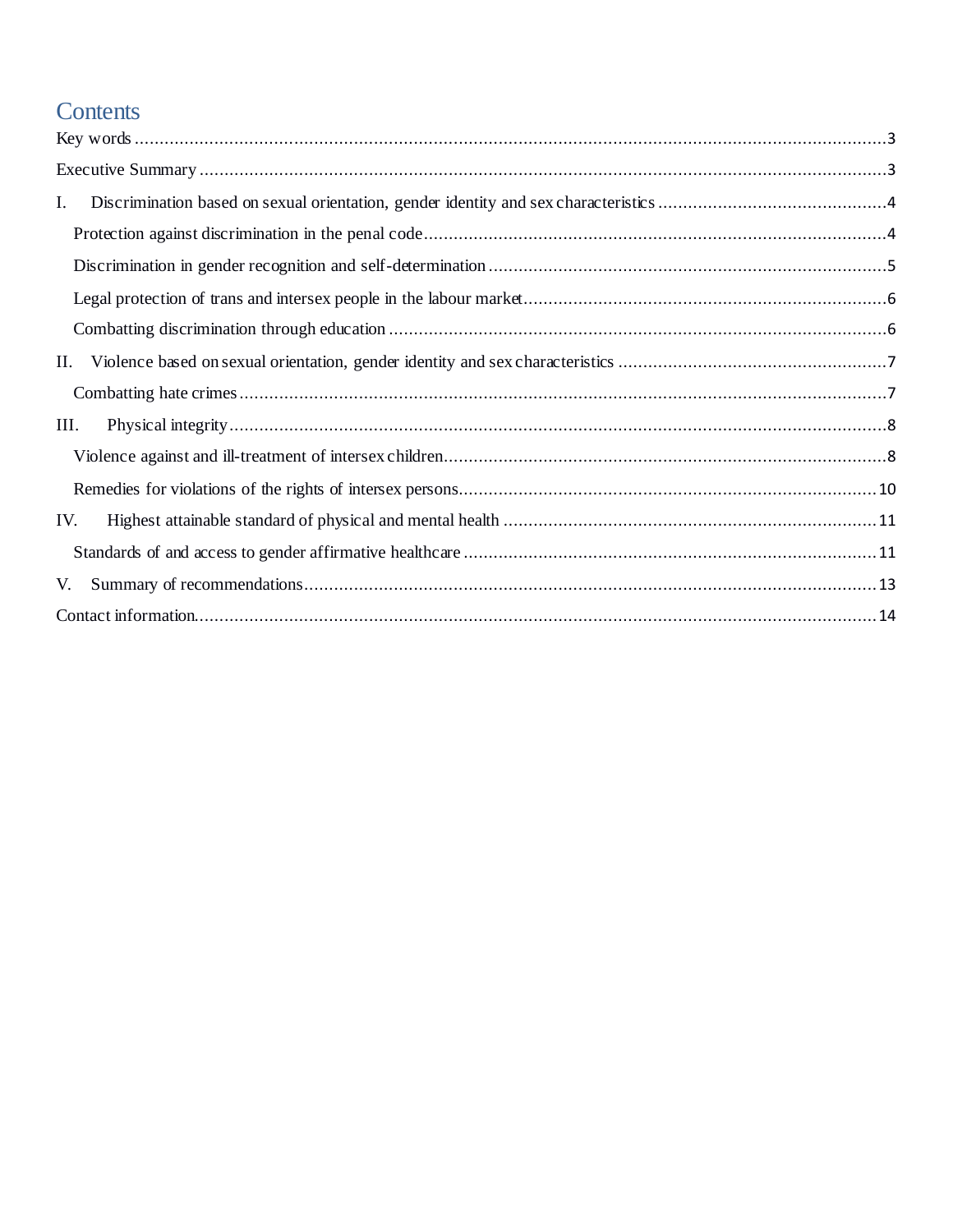## Key words

Bisexual, discrimination, education, employment, full consent, gay, gender identity, gender recognition, hate crimes, healthcare, intersex, labour market, lesbian, physical integrity, rights of the child, self-determination, sex characteristics, sexual orientation, transgender, violence

## Executive Summary

- 1. During the second review, the Netherlands received just one recommendation directly relating to sexual orientation, gender identity and expression, and sex characteristics (SOGIESC). The state party accepted this recommendation, but has yet to follow-up.
- 2. Since the previous review of the Netherlands in 2012, Dutch parliament and government took important steps to further the human rights standards and policies for the protection of persons based on their SOGIESC. Even though the Netherlands shows slow progress in the follow-up of its promise made in the previous UPR cycle, the government should be commended for its adherence to the protection and emancipation of people based on sexual orientation. Much is however still to be done to equally guarantee the human rights and protection of persons with diverse gender identities or an intersex condition.
- 3. There remains scope for improvement in the protection of lesbian, gay, bisexual, trans and intersex (LGBTI) persons from discrimination and violence. Problems which could be tackled by an even stronger commitment of the government to the obligations it committed itself to under international human rights standards.
- 4. This joint NGO report gives further recommendations to the Netherlands on how to follow-up on its previous commitment and fill the gaps in human rights standards and policies based on SOGIESC. It will do so on the following themes:
	- Discrimination and violence based on sexual orientation, gender identity and sex characteristics;
	- Violations of physical integrity of trans and intersex people;
	- The highest attainable standard of and equal access to healthcare for intersex and trans people.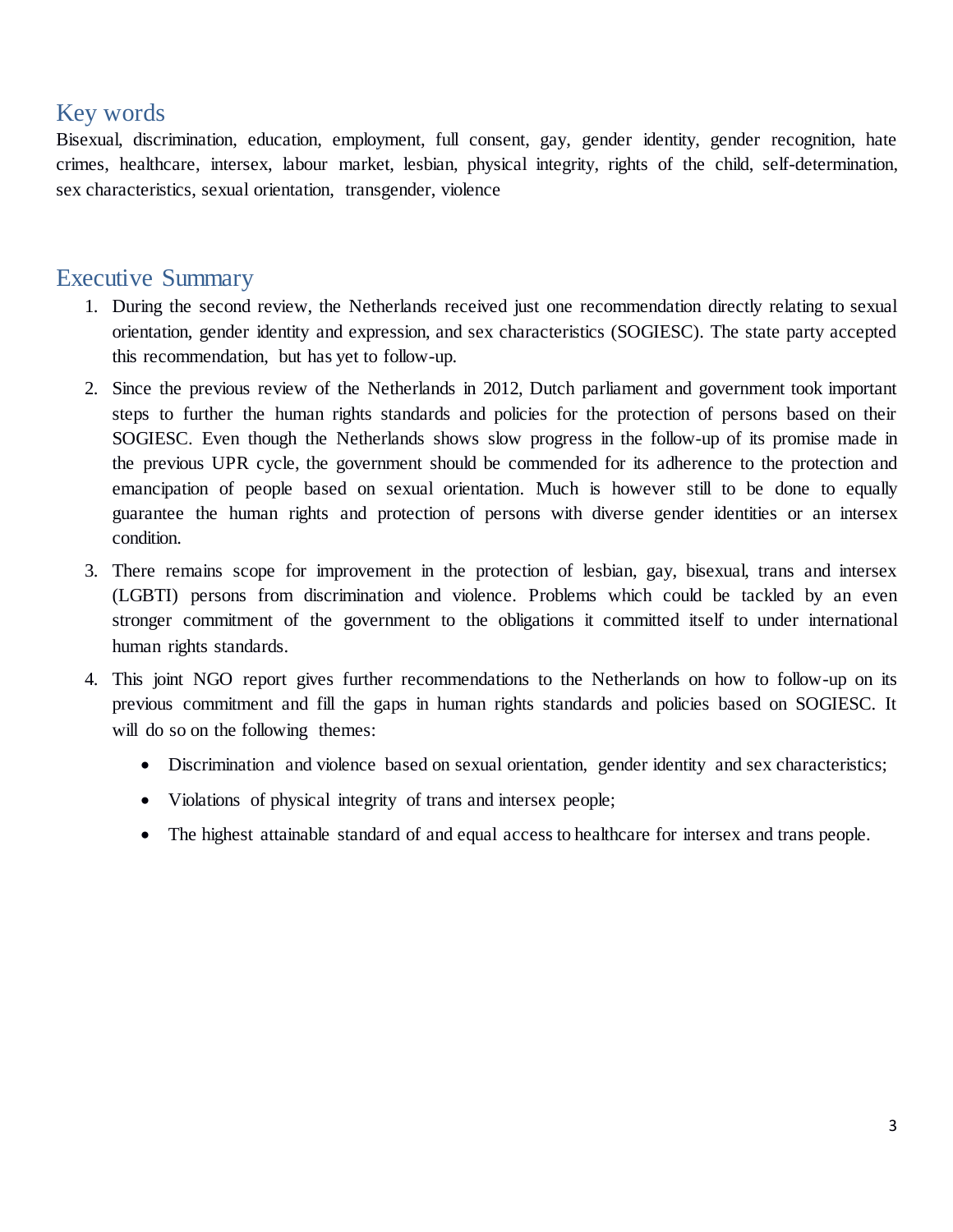# I. Discrimination based on sexual orientation, gender identity and sex characteristics

4. Despite relatively good anti-discrimination standards in law and policies, there are still gaps to be filled in order to guarantee equality and non-discrimination of people based on sexual orientation, gender identity and sex characteristics. Under its international and domestic obligations, the Netherlands is required to provide effective protection against discrimination of LGBTI persons. The government needs to legally guarantee protection against discrimination by upholding its penal code; act on ongoing laws and practices sustaining discrimination in gender recognition and self-determination; create legal protection against discrimination of trans and intersex people in the labour market; and, implement a proper education curricula to combat discrimination.

## Protection against discrimination in the penal code

- 5. Of LGBTI people in The Netherlands 26 percent encountered discrimination in the public sphere<sup>1</sup> in the last year. Of transgender people in The Netherlands, one third experience discrimination at least once a month.<sup>2</sup> A total of 5721 cases of (all kinds of) discrimination were reported to the police in 2014, of which 1403 cases on grounds of sexual orientation or gender identity.<sup>3</sup> These numbers show the need for good legal protection against discrimination, in particularly discrimination based on sexual orientation, gender identity and sex characteristics.
- 6. Recently, a draft law has been introduced in the Dutch parliament, aiming to abolish three articles in the Dutch penal Code (137 c-e) that protect against discrimination based on amongst other things sexual orientation. If the law were to be adopted, inciting hatred and insulting people on the grounds of their sexual orientation would no longer be punishable. We call on the government to do everything in its power to prevent lowering the level of protection against discrimination that the Dutch Penal Code offers and therefor prevent the abolishing of paragraphs 137 c-e.

## **Recommendation:**

 $\overline{a}$ 

a) Uphold existing anti-discrimination paragraphs 137 c-e of the Dutch Penal Code.

<sup>1</sup> LHBT-monitor 2016, Sociaal en Cultureel Planbureau, May 2016, p. 77 (comissioned by the Dutch government)

<sup>2</sup> Veilig, zolang men het niet merkt… Transgender Netwerk Nederland, October 2015, p. 3.

<sup>3</sup> Discriminatiecijfers Politie 2014, p. 21-22. Verwey-Jonker Instituut 2015. Commissioned by the Dutch government.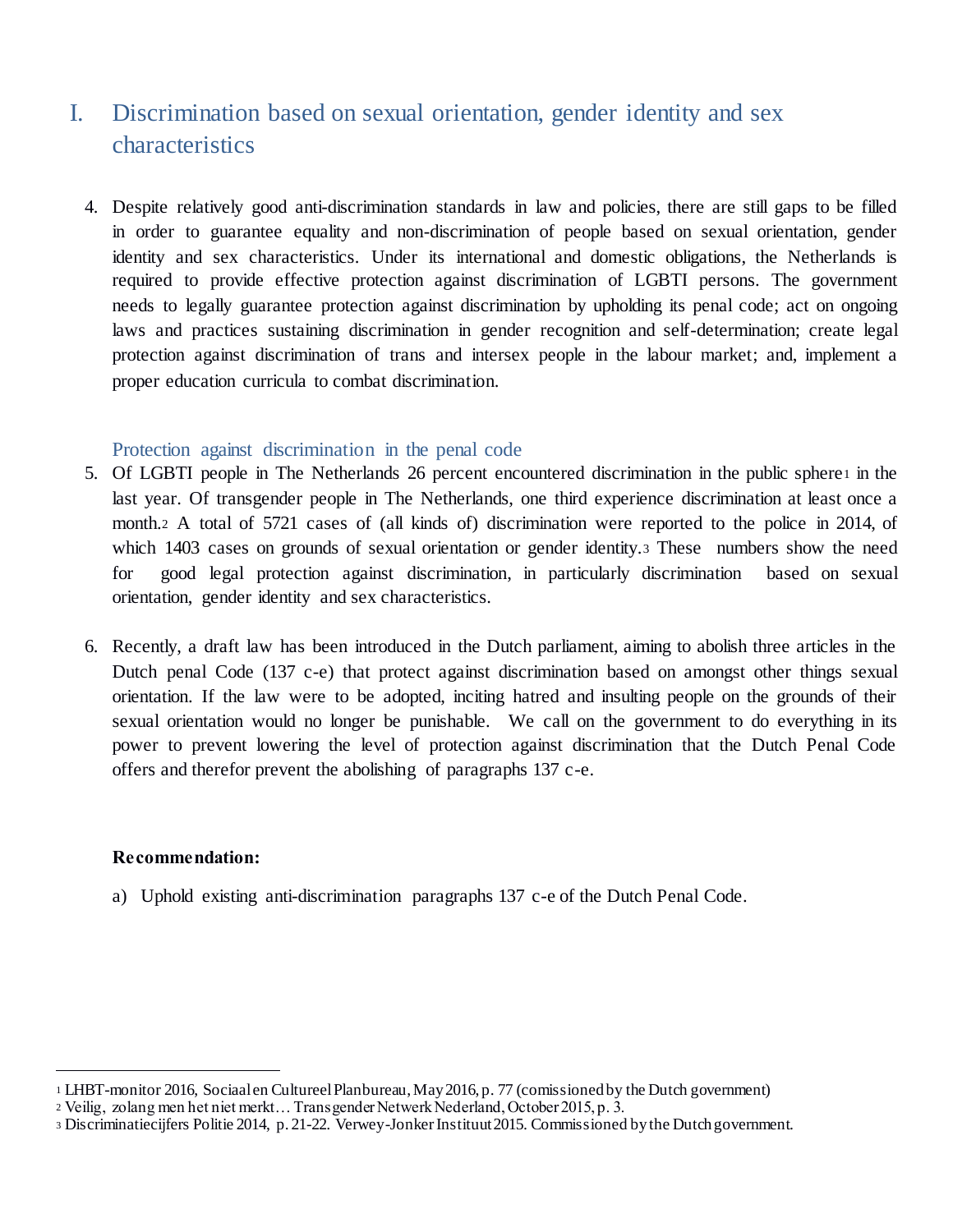## Discrimination in gender recognition and self-determination

- 7. In the Netherlands, the right of self-determination is not protected in the gender recognition law since the freedom to determine ones gender is not fully respected. Transgender people under the age of 16 have no access to legal gender recognition. Intersex persons still need a judicial approval and transgender people aged 16 and older need an expert letter from a doctor or psychologist to get access to legal gender recognition. The expert letter as well as the lawsuit both create a financial barrier for recognition before the law.
- 8. The Human Rights Committee has expressed concern regarding lack of arrangements for granting legal recognition of transgender people's identities. It has urged states to recognize the right of transgender persons to change their gender by permitting the issuance of new birth certificates and has noted with approval legislation facilitating legal recognition of a change of gender.<sup>4</sup>
- 9. The assigned gender at birth is proven to be an obstacle for trans and intersex persons at school, in contact with local authorities, medical providers and in every environment where identification is requested. The lack of access to legal gender recognition goes beyond being an administrative act: it is essential in order for many trans people to be able to participate in society and live a life of dignity and respect.
- 10. In the recording and assignment of gender at birth, the Dutch government is not taking into account that a person's gender identity can be incongruent with the assigned gender from an early age and that sex characteristics do not have to follow the binary model male-female. Furthermore, the Dutch legal gender recognition procedures only provide the options of choosing between 'male' and 'female', leaving out non-binary trans people.
- 11. At the moment, the Netherlands is investigating the possibility to limit gender registration and its dissemination by public authorities. We urge the Dutch government (in case recording gender is for some purposes still necessary) to guarantee that the gender recognition reflects binary and non-binary options, is easy to change, is separated from personal records and only recorded when individuals consent.

## **Recommendations:**

- b) Guarantee access to legal gender recognition for both intersex and transgender children and adults, without obstacles infringing the individual's right to self-determination (i.e. expert letter or lawsuit) and financial barriers
- c) Enable every individual to alter the gender as registered at the civil registry to undetermined or unregistered
- d) Enable parents of a new-born not to assign a gender at birth, to guarantee self-determination of the child at a later age
- e) Remove gender markers from ID documents

 $\overline{a}$ <sup>4</sup> See CCPR/C/IRL/CO/3, para. 8, and CCPR/C/GBR/CO/6, para. 5.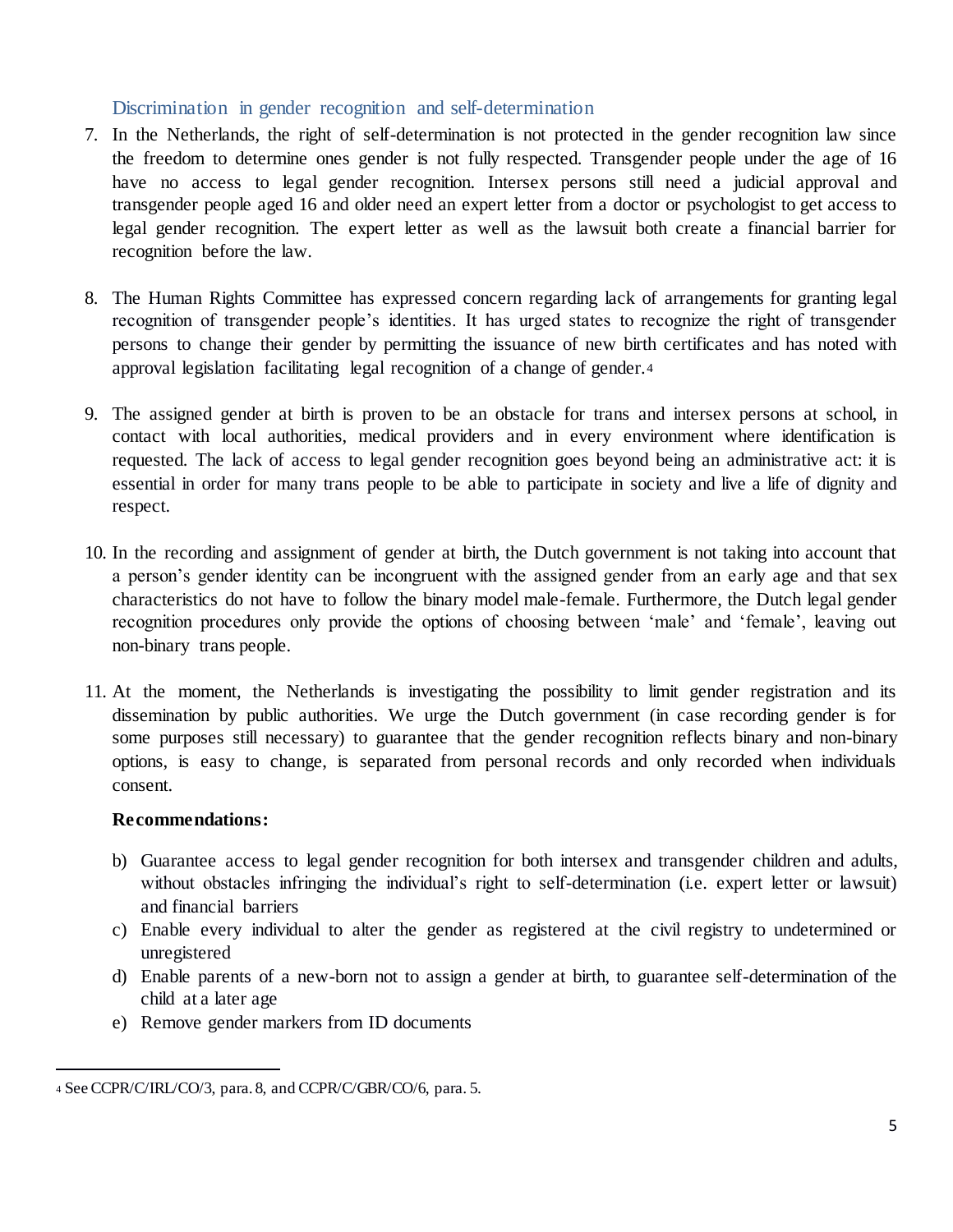Legal protection of trans and intersex people in the labour market

- 12. There is a lack of adequate legal protections against discrimination for transgender and intersex people in the labour market. The Minister of Interior has indicated to parliament it is looking in to adapting the Equal Treatment Act (Algemene wet gelijke behandeling (Awgb)) and anti-discrimination provisions to explicitly include discrimination against transgender persons. It is still uncertain if intersex will be included in such legal provisions, but highly necessary that it will be. The Netherlands has yet to implement such a specification of the law, which may be regarded as a follow-up of recommendation 98.44: Take further measures to combat discrimination in the labour market and combat in particular discrimination based on ethnic origin and discrimination targeting transgender people (France).
- 13. In its follow-up report of 2014, the Netherlands indicated steps to combat discrimination in the labour market in general and based on ethnic origin specifically, but did not address remedies for discrimination of transgender and intersex people in the labour market.

## **Recommendation:**

 $\overline{a}$ 

f) Adapt Equal Treatment Act (Awgb) to include explicit prohibition of discrimination of trans and intersex people

## Combatting discrimination through education

- 14. Education on sexual orientation and gender identity is mandatory by law in the Netherlands since 2012. Research shows that the law is not being implemented properly. Though most school staff say they find the issue important and that they do give it (some) attention in school5, only a quarter of the Dutch high school students indicate that there were proper lessons on acceptation of LGBT at their school. Four out of ten high school students (38%) indicate that the subject acceptation of LGBT has never been addressed in any way at their school. The same number of students indicated that the issues had been raised only very briefly. A mere 13% of students is very satisfied about the manner in which LGBT acceptation is discussed in school.<sup>6</sup> 51 Percent of openly lesbian, gay and bisexual youth in The Netherlands have experienced discrimination because of their identity in the last 12 months. 'Homo' is one of the most used swearing words in Dutch schools, 87 percent of Dutch LGBT youth report it being used. Suicide rates among LGBT youth in The Netherlands are almost five times higher than average (9 percent of LGBT youth has attempted suicide as compared to 2 percent of heterosexual youth) and research shows a causality between the discrimination that LGBT-youth experience and these high suicide rates.<sup>7</sup> These number clearly show the need to implement the law properly and to take additional steps to combat violence and discrimination to which the Netherlands is committed.
- 15. The government should make education on sexual orientation, gender identity and sex characteristics a compulsory topic in the curriculum of teacher academies. If teachers do not learn how to combat

<sup>5</sup> Omgaan met seksualiteit en seksuele diversiteit. Inspectie van het Onderwijs, June 2016. Commissioned by the Dutch government. <sup>6</sup> EenVandaag, 2016: http://www.eenvandaag.nl/uploads/doc/Rapport%20homolessen.pdf

<sup>7</sup> Jongeren en seksuele orientatie. Sociaal en Cultureel Planbureau, January 2015. Commissioned by the Dutch government.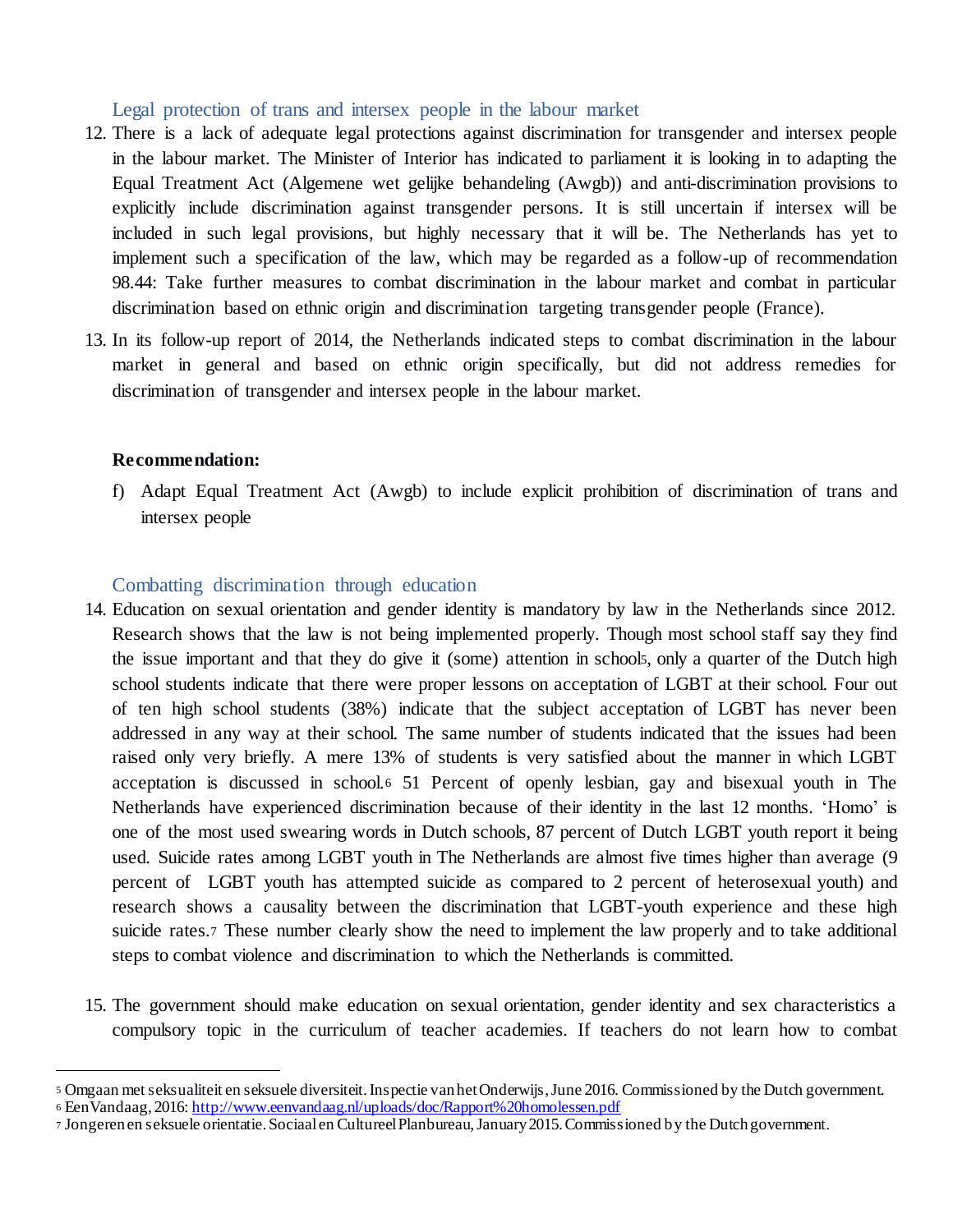discrimination of LGBTI in schools during their own education, it is to be expected that the (obligatory) education on LGBTI that they give in schools will remain absent or low in quality and that discrimination against LGBTI will not decrease. A study commissioned by the Dutch Ministry of Education, Culture and Science (OCW) illustrates the lack of attention in teacher academies for combatting LGBTI discrimination8. The clear conclusion of the study is that teacher academies in The Netherlands give 'almost no' attention to the subject of how to combat discrimination of LGBTI in schools. The report also states that attention for the subject in the formal curriculum of teacher academies is insufficient and not specific enough.

16. In addition to the needed proper implementation of the law and improvement of education on tolerance and non-discrimination, there is a pressing need to include education on intersex into the curriculum of teacher academies as lack of awareness and knowledge about intersex create exclusion and discrimination of intersex persons.

#### **Recommendation:**

g) Include promotion of tolerance and non-discrimination of LGBTI in the curriculum of all teacher academies

## II. Violence based on sexual orientation, gender identity and sex characteristics

## Combatting hate crimes

 $\overline{a}$ 

- 17. Many lesbian women, gay men, bisexual-, transgender- and intersex persons (LGBTI) in The Netherlands encounter hate crimes, but only in very few cases this results in prosecution and/or conviction of the perpetrators.
- 18. About seven in ten LGBTI persons in The Netherlands experience discriminatory physical or verbal violence because of their identity.<sup>9</sup> Specific research among transgender persons in The Netherlands shows that 43 percent experienced violence in the last 12 months10. Thus, more than seven hundred thousand LGBTI people in The Netherlands experience violence related to their identity.<sup>11</sup> In 2014 1403 cases of hate crimes were reported to the police, up from 380 in 2008.<sup>12</sup> According to the police this increase in reported cases is likely to be caused both by an actual increase of violence against LGBTI as well as by more people reporting.<sup>13</sup> In 2013 a total of 88 cases of (all kinds of) discrimination were prosecuted by the public prosecutor, resulting in 64 convictions. Of those about 14 percent was for

<sup>8</sup> Aandacht voor sociale veiligheid op pabo's en tweedegraads lerarenopleidingen; Onderzoek uitgevoerd in opdracht van het Ministerie van OCW. Stichting School en Veiligheid Utrecht, November 2014.

<sup>9</sup> Geweld tegen homoseksuele mannen en lesbische vrouwen. WODC/Movisie, 2009. Commissioned by the Dutch government.

<sup>10</sup> Veilig, zolang men het niet merkt… Transgender Netwerk Nederland, October 2015, p. 3.

<sup>11</sup> Using a conservative estimate that about 6 percent of the Dutch population of 17 million is LGBTI.

<sup>12</sup> Discriminatiecijfers politie 2014, Verwey-Jonker Instituut, 2014. Commissioned by the Dutch government.

<sup>13</sup> POLDIS rapportage 2012, p. 11. Verwey-Jonker Instituut 2013. Commissioned by the Dutch government.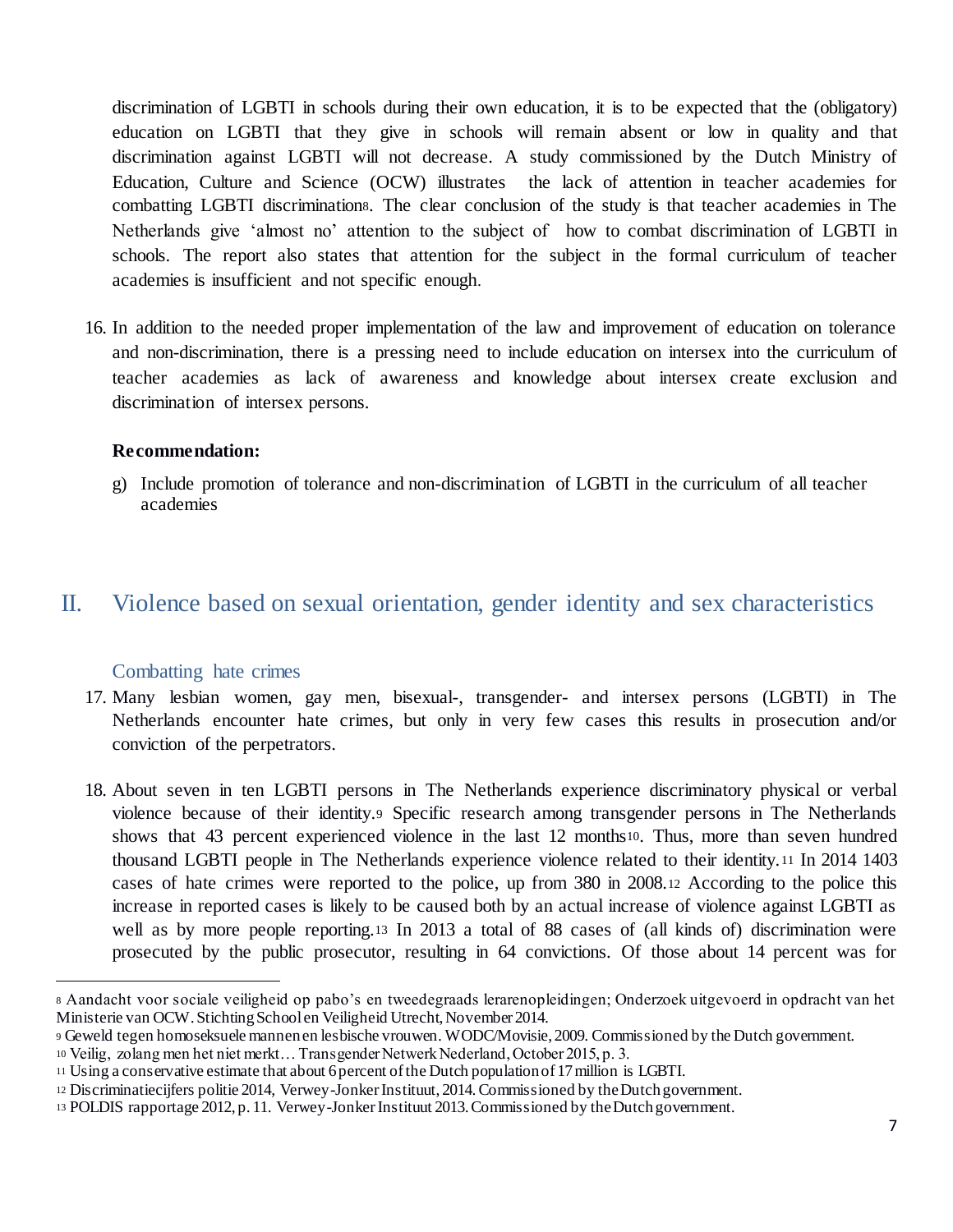discrimination on grounds of sexual orientation or identity.<sup>14</sup> Thus, whereas hundreds of thousands LGBTI persons in The Netherlands experience hate crimes and discrimination, only about 10 perpetrators are convicted each year.

- 19. The Dutch government should do everything in its power to optimize law, policy and practice so as to achieve lower hate crime rates and a higher percentage of perpetrators being prosecuted and convicted.
- 20. In its Security Agenda 2015-2018<sup>15</sup> the minister of Justice and Security has named the countering of 'homophobic violence' as one of its priorities. Unlike other priorities set in the Security Agenda, there is no specific action program to implement this priority and there are no indicators for success. We urge the Dutch government to draft an action program for countering hate crimes against LGBTI, including indicators for success. We call on the government to make an agreement with police and public prosecutor to increase the amount of perpetrators that are prosecuted for hate crimes against LGBTI.

## **Recommendations:**

- h) Optimize law, policy and practice to lower hate crime rates and promote a higher percentage of perpetrators being prosecuted and convicted
- i) Issue an action program for countering hate crime against LGBTI, including indicators for success
- j) Make an agreement with police and public prosecutor to increase the number of perpetrators that are prosecuted for hate crimes against LGBTI

## III. Physical integrity

Violence against and ill-treatment of intersex children

21. Health care for intersex children in the Netherlands is based on *'predict and control'*: when an intersex child is born, health professionals try to predict the future gender of the child and control the outcome of this prediction by means of medically unnecessary and irreversible surgery, treatment with hormones, other normalizing treatments and psychological support, without the free and fully informed consent of the child. This is confirmed by health professionals in medical journals16, information for general practitioners17, information for parents of newborns<sup>18</sup> and a letter to the editor of a Dutch newspaper written by two doctors who regularly perform genital surgeries on intersex children<sup>19</sup>.

 $\overline{a}$ 

<sup>14</sup> Parliamentary parliament document 30 950, 75, appendix p.3

<sup>15</sup> Veiligheidsagenda 2015-2018, p.11.

<sup>16</sup> Wolffenbuttel KP. Disorders of sex development: méér dan alleen een andere naam. Tijdschrift voor Urologie. 2015;5(1):8-12; Wolffenbuttel K, Feitz W, Dessens A, Lumen N, Hoebeke P. Genitale chirurgie bij jongens met disorders of sex development. Tijdschrift voor kindergeneeskunde. 2008;76(3):121-129; Wolffenbuttel K, Crouch NS. Timing of feminising surgery in disorders of sex development. Understanding Differences and Disorders of Sex Development (DSD). 27: Karger Publishers; 2014. p. 210-221 <sup>17</sup> Claahsen-van der Grinten HL, Stikkelbroeck MML, Vulsma T. Informatie voor de huisarts over Adrenogenitaal syndroom (AGS). In: van Breukelen CW, Goren SS, Oude Vrielink S, Woutersen-Koch H, van Veldhuizen E, redactie.: Bijniervereniging NVACP, Vereniging Samenwerkende Ouder- en Patiëntenorganisaties (VSOP), Nederlands Huisartsen Genootschap (NHG); 2011.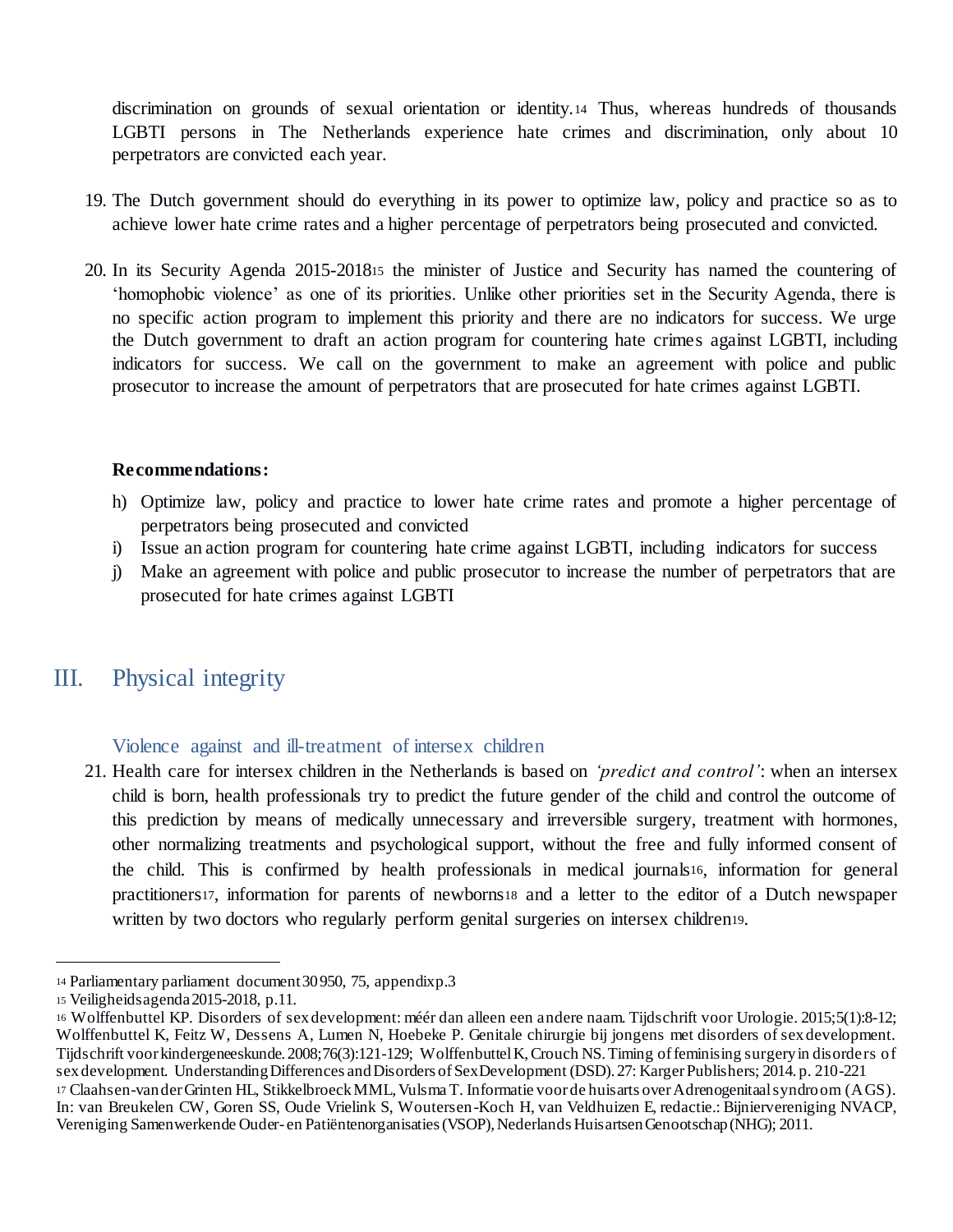- 22. This predict and control method is a violation of the right of self-determination of the child and of the right to the highest attainable standard of physical and mental health. The term 'predict' is misleading, as it is very uncertain at the young age in which surgery is oftentimes conducted, how the identity of the child will develop in the future. The consequences can be severe: unnecessary surgery at young age often leads to lifelong physical and mental health issues due to the irreversible character. When children grow older and their identity becomes clear, they might be, as a consequence of the medical intervention, be confronted with a body that goes contrary to their identity. They will never be able to alter this.
- 23. Medical interventions on intersex children have proven negative consequences for the individual. Per example, health professionals often try to prevent virilization of female fetuses with Congenital Adrenal Hyperplasia (CAH)20. There is only limited information available on the results of this type of medical intervention21. Studies show however, that 7 out of 8 children who were exposed to treatment had no recognizable benefit. The treatment does however have unfavorable influences on the development of cognitive functions22. Health professionals often believe that the sex assignment of children with Congenital adrenal hyperplasia (CAH) is not an issue23. Yet a recent study showed that 10 out of 39 (25.6%) children with CAH raised as girls, frequently (5.1%) or occasionally (20.5) wishes 'to be the other sex'. Studies say five percent of persons with CAH question the assigned sex. It is impossible to predict which of the children will belong to the group that will reject the assigned sex. Therefore, the 'normalizing treatment' is a violation of all children with CAH. Parents may not realize that they are de facto opting for experimental treatment for their children24. This is a violation of CRPD art. 15 and CRC art. 24.1. The Dutch government perpetuates this situation, which clearly is in conflict with CRC art. 3.1 and 24.3. b We therefore highly recommend the government to protect children against unproven and unscientific medical treatments.

 $\overline{a}$ 

<sup>18</sup> UMC St Radboud. Behandelteam meisjes met adrenogenitaal syndroom (AGS): Patiënteninformatie. Nijmegen, Nederland: UMC St Radboud; 2011.

<sup>19</sup> de Jong TPVM, Salvatore C. Achterhaalde misstanden. De Volkskrant. 6 juni 2015, Pagina 21 Sect. Opinie en Debat, Rubriek U.

<sup>20</sup> Claahsen-van der Grinten HL, Stikkelbroeck MML, Vulsma T. Informatie voor de huisarts over Adrenogenitaal syndroom (AGS). In: van Breukelen CW, Goren SS, Oude Vrielink S, Woutersen-Koch H, van Veldhuizen E, redactie.: Bijniervereniging NVACP, Vereniging Samenwerkende Ouder- en Patiëntenorganisaties (VSOP), Nederlands Huisartsen Genootschap (NHG); 2011. Claahsen-van der Grinten H, Stikkelbroeck N, Otten B, Hermus A. Congenital adrenal hyperplasia—Pharmacologic interventions from the prenatal phase to adulthood. Pharmacology & therapeutics. 2011;132(1):1-14.

<sup>21</sup> Dreger A, Feder EK, Tamar-Mattis A. Prenatal dexamethasone for congenital adrenal hyperplasia. Journal of bioethical inquiry. 2012;9(3):277-294.

<sup>22</sup> Wallensteen L, Zimmermann M, Sandberg MT, Gezelius A, Nordenström A, Tatja J, et al. Sex-dimorphic effects of prenatal treatment with dexamethasone. Journal of Clinical Endocrinology & Metabolism. 2016; Early release.

Maryniak A, Ginalska-Malinowska M, Bielawska A, Ondruch A. Cognitive and social function in girls with congenital adrenal hyperplasia—Influence of prenatally administered dexamethasone. Child Neuropsychology. 2014;20(1):60-70.

<sup>23</sup> E.g.: "For physicians it is obvious and unequivocal that a pers on with CAH and an XX karyotype has a female gender identity," Binet A, Lardy H, Geslin D, Francois-Fiquet C, Poli-Merol ML. Should we question early feminizing genitoplasty for patients with congenital adrenal hyperplasia and XX karyotype? Journal of Pediatric Surgery. 2016;51(3):465-468.

<sup>24</sup> Liao L-M, Wood D, Creighton SM. Parental choice on normalising cosmetic genital surgery. BMJ. 2015;351.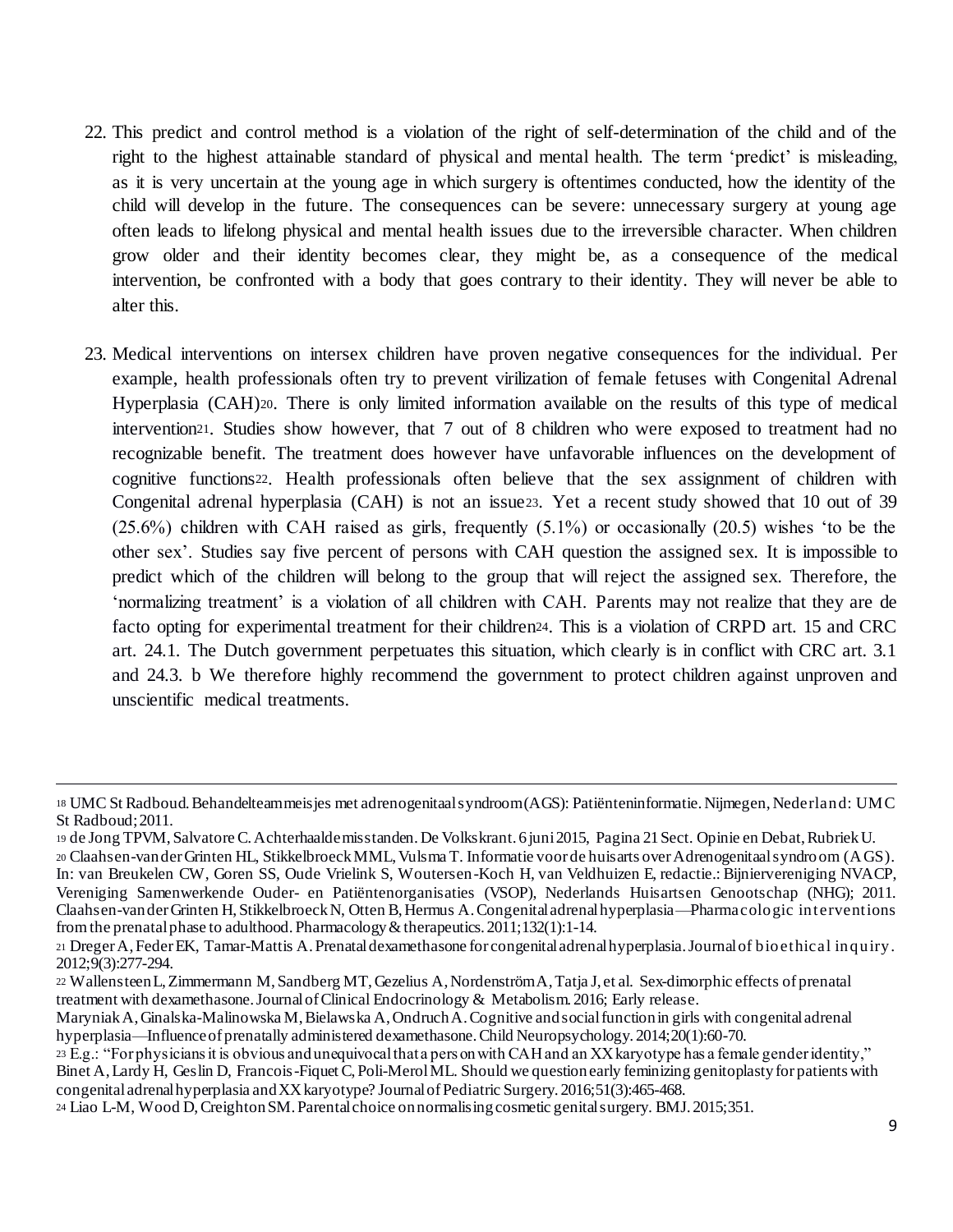- 24. We ask the government to recognize that the structural problem in the treatment of intersex children is connected to the desire of health professionals and parents to predict the future gender of the child and to control the outcome of this prediction ("predict  $\&$  control"). At the same time, we invite the government to support the implementation of a system in which health professionals gather the information needed to take decisions regarding intersex when the child is old enough to provide free and fully informed consent ("measure & react").
- 25. The UN Special Rapporteur on Health (A/70/213 para 112 m) and the UN Special Rapporteur on Torture (A/HRC/22/53 para 88) recommend states to end these practices. The UN Special Rapporteur on Health states that partial clitoridectomy as part of the treatment of intersex persons is a form of female genital mutilation (A/HRC/32/33 para 56). The 'normalizing' treatment of intersex people in the Netherlands in general is a breach of CEDAW art. 1, 5 and 12, General Recommendations 14, 19 and 31. It is also a breach of CRPD article  $17(A/61/611)$  and in disagreement with the Joint General Comment number 18 on harmful practices of the Committee on the Rights of the Child and the Committee on the Elimination of Discrimination against Women.

#### **Recommendations:**

- k) Implement effective legislative, administrative, judicial and other measures to ensure that no child or adult is subjected to unnecessary surgery or treatment without free and fully informed consent
- l) Implement mechanisms to protect intersex children against experimental medical treatments

#### Remedies for violations of the rights of intersex persons

- 26. Due to a lack of awareness, knowledge and willingness amongst medical professions, government officials and the judicial branch, there is still de facto impunity for health professionals performing unnecessary and irreversible surgery on intersex children. For example, partial clitoridectomy as performed with the normalizing treatment of intersex persons, is a form of Female Genital Mutilation (A/HRC/32/33 para 56). According to the Dutch Penal Code (Wetboek van Strafrecht) art. 300-304, 307, 308, this is a criminal offense punishable with imprisonment for 12 years or by a fine of max. 67,000 Euros. To date, no action has been taken to combat this violation. This is a clear breach of article 24.3 of the Convention on the Rights of the Child (CRC) which states that 'States Parties shall take all effective and appropriate measures with a view to abolishing traditional practices prejudicial to the health of children.'
- 27. To date there are no remedies for victims. We recommend the government to start data collection on the present and past incidence of unnecessary surgery or treatment without the free and fully informed consenct of intersex children and to ensure access to redress, and the right to fair and adequate compensation and rehabilitation for victims.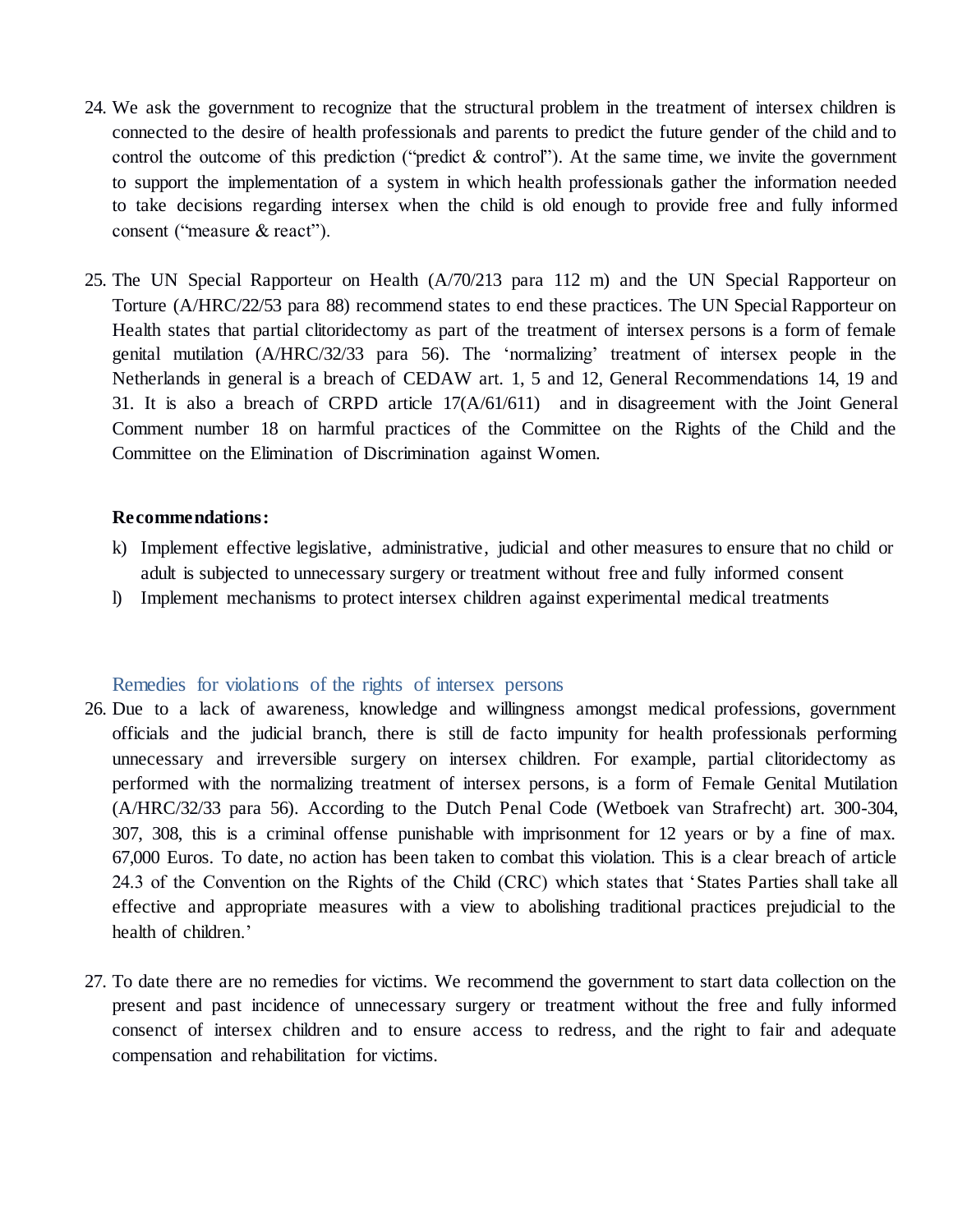#### **Recommendation:**

 $\overline{a}$ 

m) Ensure that human rights violations against intersex people are investigated and alleged perpetrators prosecuted, and that victims of such violations have access to effective remedy, including redress and compensation.

## IV. Highest attainable standard of physical and mental health

## Standards of and access to gender affirmative healthcare

- 28. In the Netherlands there are three centres of expertise that provide medical gender affirmative healthcare. The waiting list for access to medical gender affirmative health care is long. Around 50% of people seeking gender affirmative health care has to wait for 6 months. Specific research shows that the long waiting lists contribute to several social problems and resulting in drugs and alcohol abuse and selfmedication with hormones.<sup>25</sup>
- 29. Not all treatments necessary to complete the transition to male or female are covered or are only partially covered by the basic health insurance (breast reconstruction; facial surgery; erection prostheses, etc). Furthermore, knowledge about gender affirmative health care needs is not accessible for primary health care providers despite their wishes to help transgender patients basic needs (i.e. prescriptions and routine blood tests). Both result in unequal access to necessary affirmative healthcare and exacerbates social problems and resulting in drugs and alcohol abuse. We would like to stress that CEDAW, the Dutch Human Rights Commission and the Human Rights Commissioner of the Council of Europe <sup>26</sup> have all stressed the importance of the accessibility of these necessary medical treatments for transgender persons and that they should be reimbursed by public health insurance schemes.
- 30. Recent research shows that the largest gender affirmative healthcare centre treats patients according to protocols which prescribe a standard path of therapies and surgeries, presumed to be applicable to all patients. In practice, not all transgender patients wish to receive this standard treatment for several reasons. Some wish only certain therapies or surgeries, but are forced to agree to the standard treatment. If they do not agree to this, they cannot receive any treatment. The standard treatment that they do receive may include a hormonal prescription with a higher dosage than wished and even unwanted surgeries.<sup>27</sup> Patients that do not fit in the binary views about gender of those health care providers are being held to a higher degree of scrutiny before they get access to gender affirmative health care treatments. The governmnet should ensure that no child or adult is subjected to unnecessary surgery or

<sup>25</sup> E.M. van den Boom, *Onderzoek transgenderzorg Nederland.* Amsterdam: Stichting Transvisie, 2016

<sup>26</sup> For example: Human Rights and Gender Identity. Commissioner for Human Rights, Council of Europe, 2009, p.18.

<sup>27</sup>E.M. van den Boom, *Onderzoek transgenderzorg Nederland.* Amsterdam: Stichting Transvisie, 2016, p 17.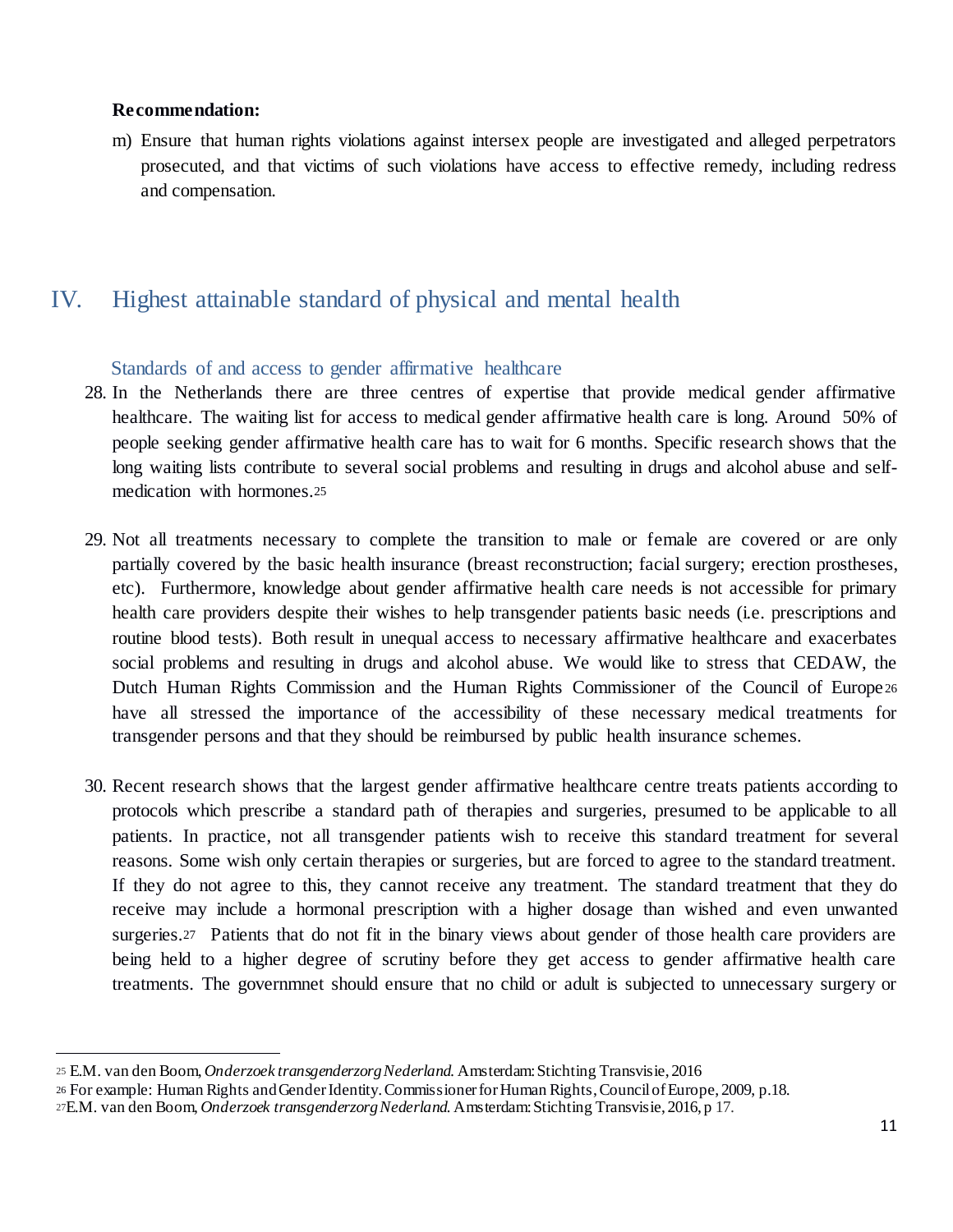treatment without free and fully informed consent, including for persons seeking gender affirmative healthcare.

31. Pathologization of trans and intersex people is still widespread. This has severe consequences for the well-being of both children and grown-ups as they are regularly being confronted with the idea that they are suffering from mental and psychological issues. One important step to depathologize transgender people's gender affirmative health care, is to abolish the diagnosis genderdysphoria for prepubertal children since they do not need medical treatments yet.

## **Recommendations:**

- n) Guarantee equal access to basic gender affirmative health care through primary health care providers and reimbursement of all aspects of gender affirmative health care
- o) Abolish the diagnosis genderdyshoria for prepubertal children and implement further mechanisms to depathologize transgender people's gender affirmative health care needs
- k) Implement effective legislative, administrative, judicial and other measures to ensure that no child or adult is subjected to unnecessary surgery or treatment without free and fully informed consent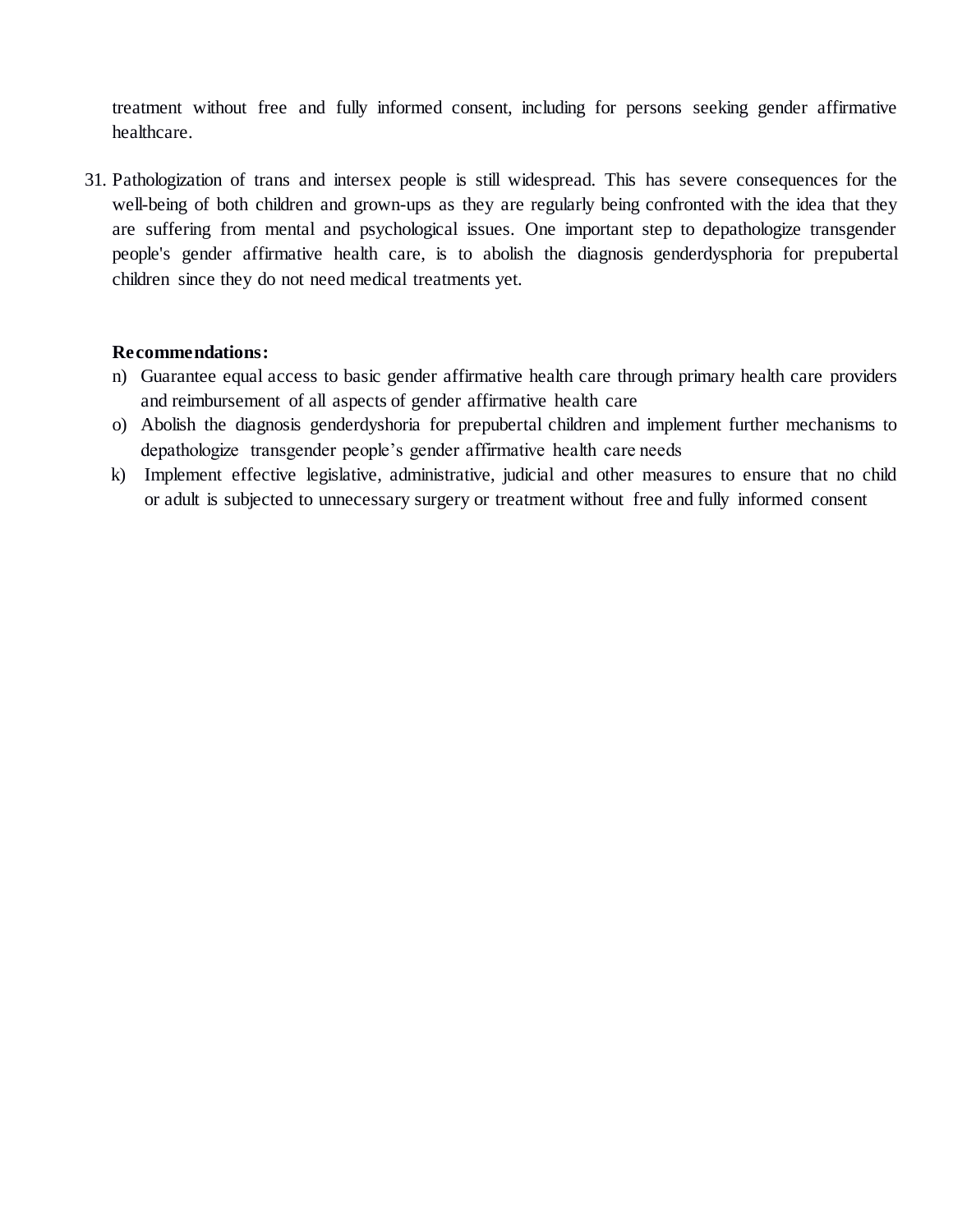## V. Summary of recommendations

We strongly encourage the United Nation Human Rights Council to make the following recommendations to The Kingdom of the Netherlands:

- **a) Uphold existing anti-discrimination paragraphs 137 c-e of the Dutch Penal Code**
- **b) Guarantee access to legal gender recognition for both intersex and transgender children and adults, without obstacles infringing the individual's right to self-determination (i.e. expert letter or lawsuit) and financial barriers**
- **c) Enable every individual to alter the gender as registered at the civil registry to undetermine d or unregistered**
- **d) Enable parents of a new-born not to assign a gender at birth, to guarantee self-determination of the child at a later age**
- **e) Remove gender markers from ID documents**
- **f) Adapt Equal Treatment Act (Awgb) to include explicit prohibition of discrimination of trans and intersex people**
- **g) Include promotion of tolerance and non-discrimination of LGBTI in the curriculum of all teacher academies**
- **h) Optimize law, policy and practice to lower hate crime rates and promote a higher percentage of perpetrators being prosecuted and convicted**
- **i) Issue an action program for countering hate crime against LGBTI, including indicators for success**
- **j) Make an agreement with police and public prosecutor to increase the number of perpetrators that are prosecuted for hate crimes against LGBTI**
- **k) Implement effective legislative, administrative, judicial and other measures to ensure that no child or adult is subjected to unnecessary surgery or treatment without free and fully informed consent.**
- **l) Implement mechanisms to protect intersex children against experimental medical treatments**
- **m) Ensure that human rights violations against intersex people are investigated and alleged perpetrators prosecuted, and that victims of such violations have access to effective remedy, including redress and compensation.**
- **n) Guarantee equal access to basic gender affirmative health care through primary health care providers and reimbursement of all aspects of gender affirmative health care**
- **o) Abolish the diagnosis genderdyshoria for prepubertal children and implement further mechanisms to depathologize transgender people's gender affirmative health care needs**